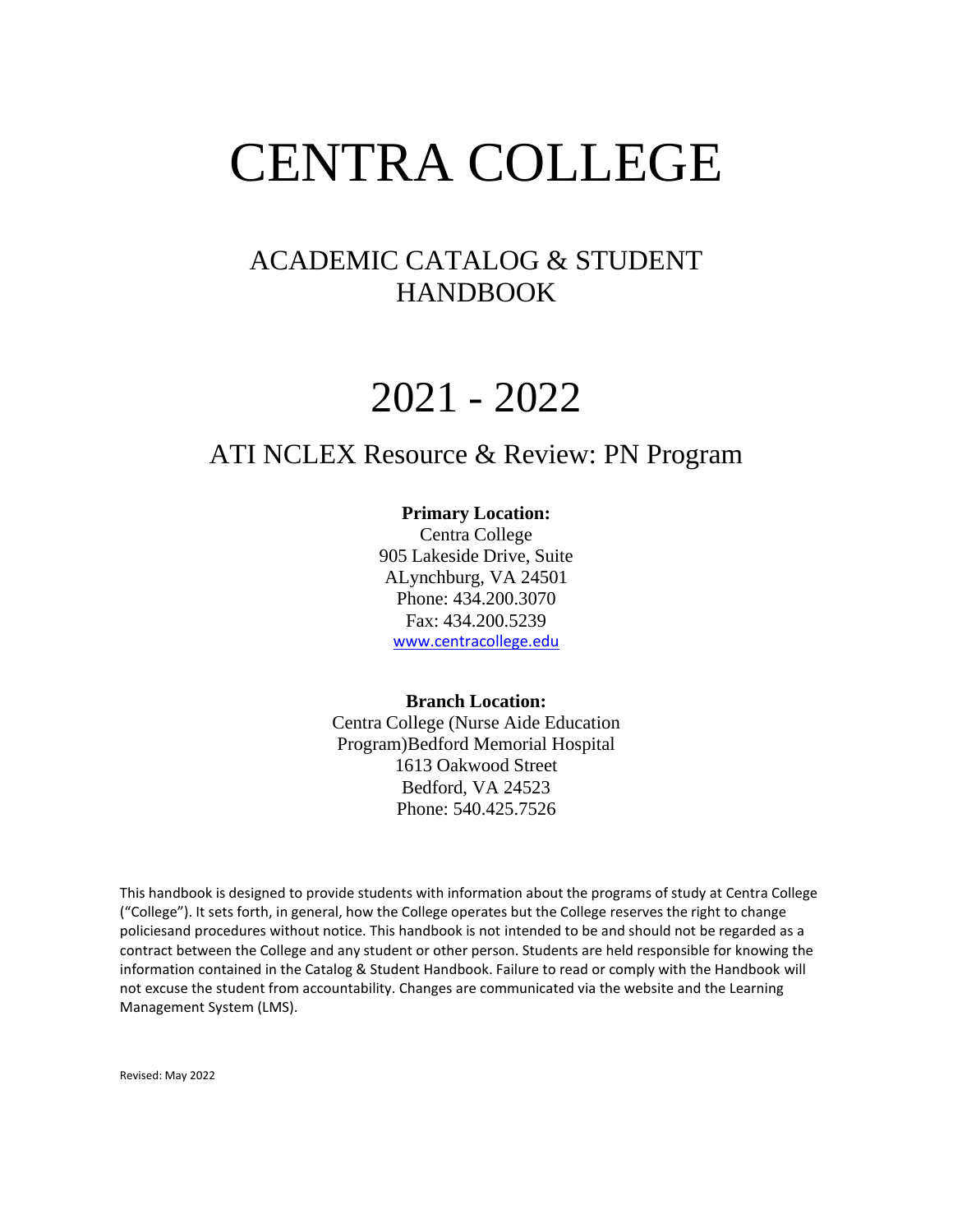#### Purpose:

To provide a standardized, organized approach for Centra College to:

- Integrate nationally normed tests throughout the Curriculum as a nursing knowledge assessment tool.
- Facilitate student preparation for success on National Council Licensure Examination (NCLEX), evidenced by obtainment of target benchmark of 80% NCLEX pass rate for first-time test takers for the PN and ADN nursing program students.

Policy Statement:

#### **ATI Integration Best Practices: PN Program**

#### *Student ATI Assessment and Review Policy*

The comprehensive ATI review program offers the following to students:

- A comprehensive, assessment-driven review program designed to enhance student NCLEX success.
- Multiple assessment and remediation activities. These include assessment indicators for academic success, critical thinking ability, and learning styles. Additionally, online tutorials, online practice assessments, and proctored assessments are provided and span major content areas in nursing. These ATI tools, in combination with the nursing program content, assist students to prepare effectively, helping to increase their confidence and familiarity with nursing content.
- ATI Orientation resources, such as the ATI Plan, which may be accessed from the "My ATI" tab. **It is highly recommended that you spend time navigating through these orientation materials.**

#### *Review Modules/eBooks*

ATI provides Review Modules in eBook formats that include written and video materials in key content areas. Students are encouraged to use these modules to supplement course work and reading. Instructors may assign chapter reading either during a given course and/or as part of active learning/remediation following assessments.

#### *Tutorials to Support Assessment and Remediation Process*

ATI offers unique tutorials that are designed to teach nursing students how to think like a nurse, how to take a nursing assessment, and how to make sound clinical decisions. **Nurse Logic 2.0** is an excellent way to learn the basics of how nurses think and make decisions. **Learning System PN 3.0** offers practice quizzes in specific nursing content areas that allow students to apply valuable learning tools from Nurse Logic. ATI is committed to increasing student confidence by providing students with experience answering NCLEX-style questions in a variety of quizzing formats. With Learning System 3.0, students can assess their knowledge through pre-set quizzes, build a customized quiz that focuses on specific categories, or test their category-specific comprehension in an adaptive quizzing environment.

#### *Assessments*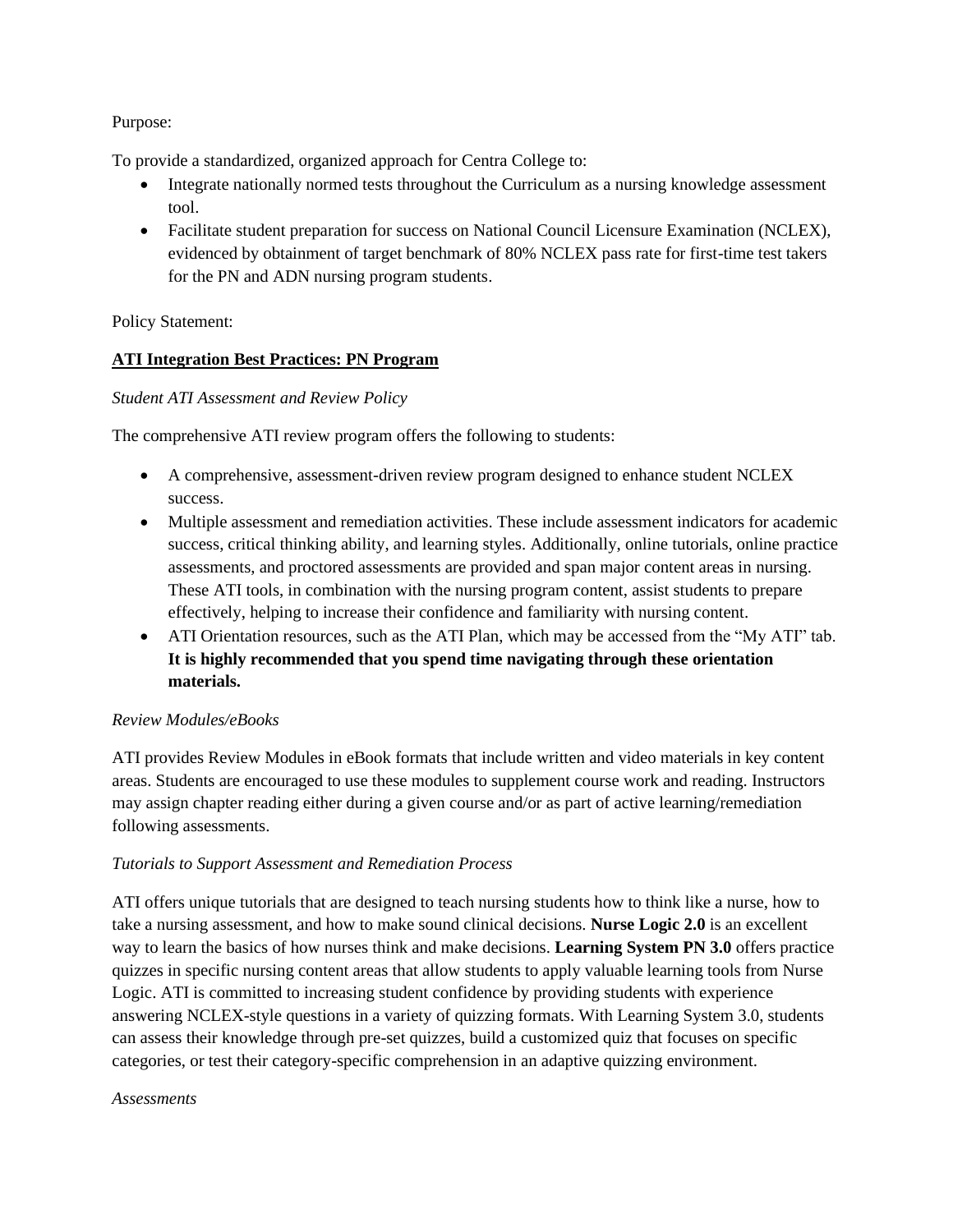The Content Mastery Series Assessments (CMS) provide essential data regarding a student's mastery of concepts in relation to specific nursing content areas, including a series of Targeted Medical Surgical assessments that address individual body systems to provide formative evaluation of content prior to the final medical surgical course. There are practice assessments available for students as well as standardized proctored assessments that may be scheduled during courses. These assessments will help students identify what they know, in addition to areas requiring remediation (called Topics to Review). The Custom Assessment Builder can be utilized to create content-specific testing for students as well as proctored assessments for courses in the first semester of the program.

#### *Focused Reviews/Active Learning/Remediation*

ATI Focused Review 2.0 facilitates the post CMS assessment remediation experience for students. This personalized learning experience uses a student's performance on the CMS practice and proctored assessments to drive focused student learning. Once the student has completed a CMS practice assessment, Focused Review 2.0 automatically assesses the student's learning gaps and generates a personalized learning experience. Focused Reviews 2.0 provides ATI Review Module content in an eBook experience while highlighting the specific elements of content that a student should review. The forms of content include text, image, sound, and video. When the student has completed their first round of remediation (practice assessments only), they can take a post-remediation quiz which provides similar questions on identified content gaps. Upon completion of the quiz, the student can review their knowledge gaps and study updated eBook content. The post-remediation quiz is intended to provide feedback on remediation impact.

#### *Implementation Strategies*

Encouraging students to do their best work while taking practice and proctored assessments will enable true reflection of the student's content mastery.

- Implement practice assessments with rationales turned off, so students can create their individual Focused Review as a study guide. Once the review is completed (if time allows), encourage students to retake another version of the practice assessment with rationales turned on.
- Allow ample time between retakes so students have an opportunity to create a robust Focused Review that can be used as a study guide for the course, the ATI comprehensive Predictor, and the NCLEX.
- Administer proctored assessments to students 1 to 2 weeks before a course final to allow ample time to create the personalized Focused Review. This applies to preparation for the course final, ATI Comprehensive Predictor, and as a NCLEX study guide.
	- Implement a student success binder, which helps students understand their content knowledge gaps for easy review. The binder can include a student signed school policy, a current transcript, the Focused Review, and supplemental materials (ATI Active Learning Templates, ATI Three Critical Points, journal entries).
	- To earn points identified in the ATI Student Assessment and Review policy for each practice assessment, students should complete the remediation provided following the first attempt at each practice assessment. Once completed, students should take the postremediation quiz (if available) and complete the follow-up remediation.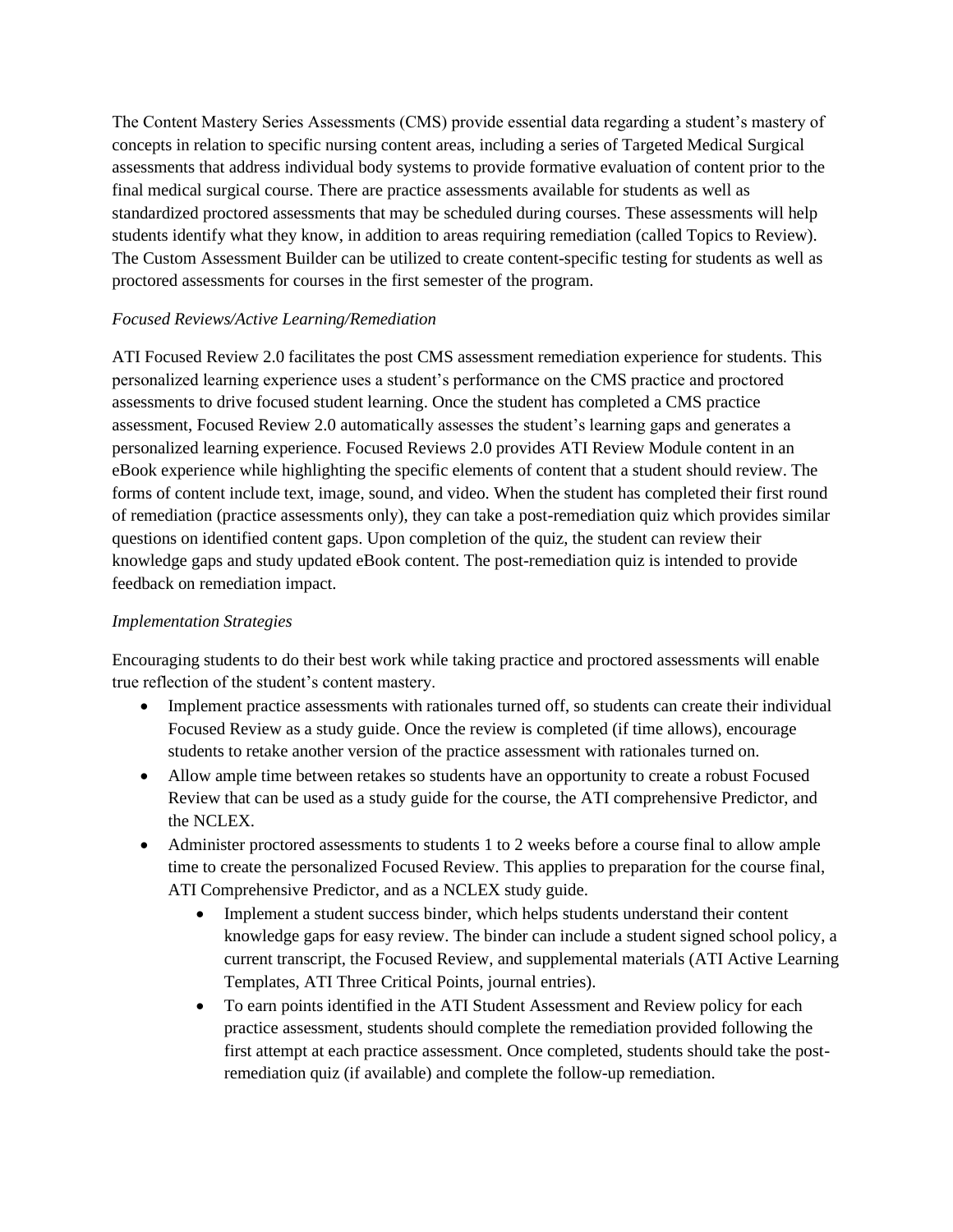#### *Definitions*

Content Mastery Test Level Definitions:

- Level 3:
	- o Scores meeting the Proficiency Level 3 standard can be considered to exceed most expectations for performance in this content area.
	- o Scores at this level were judged by the content expert panel to indicate a student as likely to exceed NCLEX standards in this content area.
	- o ATI advises these students should engage in continuous focused review to maintain and improve their knowledge of this content.
- Level 2:
	- o Scores meeting the Proficiency Level 2 standard can be considered to exceed minimum expectations for performance in this content area.
	- o Scores at this level were judged by the content expert to indicate a student as certain to meet NCLEX standards in this content area.
	- o ATI advises these students should engage in continuous focused review to improve their knowledge of this content.
- Level 1:
	- o Scores meeting the Proficiency Level 1 standard can be considered to meet the absolute minimum expectations for performance in this content area.
	- o Scores at this level were judged by the content expert to indicate a student likely to just meet NCLEX standards in this content area
	- o ATI advises these students should develop and complete a rigorous plan of focused review to achieve a firm grasp of the content.
- Below Level 1:
	- o Scores Below the Proficiency Level 1 standard can be considered below the minimum expectations for performance in this content area.
	- o Scores at this level were judged by the content expert to indicate a student is unlikely to meet NCLEX standards in this content area.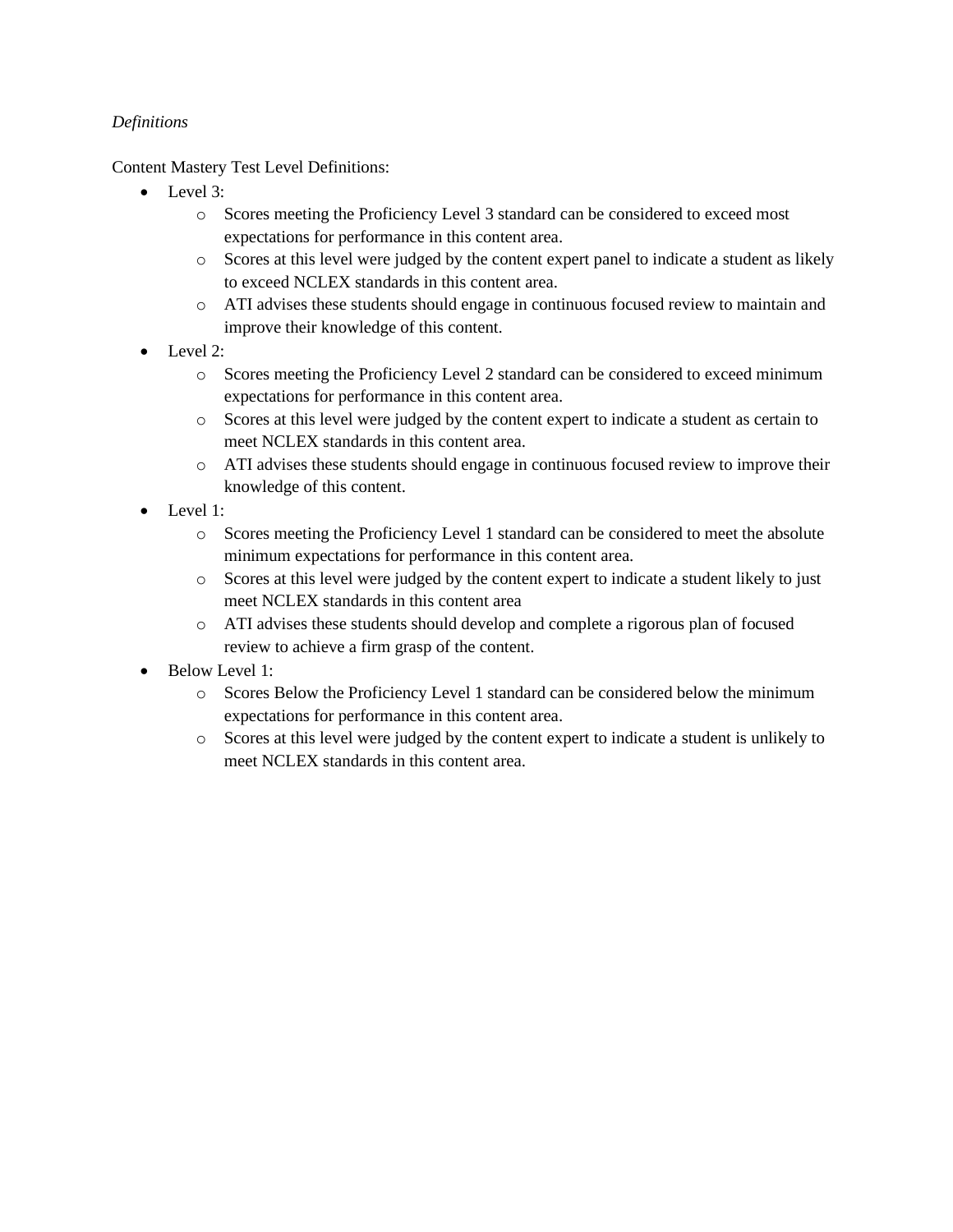#### *Custom Assessment Grading Rubric*

Practice and proctored custom assessments will be utilized in NUR 115 and NUR 116 for a total of 5% of the final course grade. There will be one practice custom assessment given in each course with associated remediation (listed in the table below) and one proctored custom assessment given in each course with associated remediation (listed in the table below). The faculty in each course, NUR 115 and NUR 116, are responsible for creating an appropriate practice and proctored custom assessment for each respective course.

| <b>Custom Assessment Grading Rubric</b>                                                                                                                                                                                                                    |                                                                                                                                                                            |                                                                                                                                                                      |                                                                                                                                                                      |
|------------------------------------------------------------------------------------------------------------------------------------------------------------------------------------------------------------------------------------------------------------|----------------------------------------------------------------------------------------------------------------------------------------------------------------------------|----------------------------------------------------------------------------------------------------------------------------------------------------------------------|----------------------------------------------------------------------------------------------------------------------------------------------------------------------|
|                                                                                                                                                                                                                                                            |                                                                                                                                                                            | <b>Practice Custom Assessment</b>                                                                                                                                    |                                                                                                                                                                      |
| $Remediation = 4 Points$<br>• For each topic earning less than 80%, complete an active learning template as part of the required<br>remediation process. Your instructor will notify you for instructions on turning in your active learning<br>templates. |                                                                                                                                                                            |                                                                                                                                                                      |                                                                                                                                                                      |
|                                                                                                                                                                                                                                                            |                                                                                                                                                                            |                                                                                                                                                                      |                                                                                                                                                                      |
| <b>Proctored Custom Assessment</b>                                                                                                                                                                                                                         |                                                                                                                                                                            |                                                                                                                                                                      |                                                                                                                                                                      |
| Level $3 = 86-100\%$                                                                                                                                                                                                                                       | Level $2 = 75 - 85.99\%$                                                                                                                                                   | Level $1 = 65-74.99\%$                                                                                                                                               | Level $0 = <65\%$                                                                                                                                                    |
| 4 Points Earned                                                                                                                                                                                                                                            | 3 Points Earned                                                                                                                                                            | 2 Points Earned                                                                                                                                                      | 1 Point Earned                                                                                                                                                       |
| $Remediation = 2$ Points<br>• For each topic earning<br>less than 80%,<br>complete an active<br>learning template as<br>part of the required<br>remediation process.                                                                                       | $Remediation = 2$<br>Points<br>• For each topic<br>earning less than<br>80%, complete an<br>active learning<br>template as part of<br>the required<br>remediation process. | $Remediation = 2$ Points<br>• For each topic earning<br>less than 80%,<br>complete an active<br>learning template as<br>part of the required<br>remediation process. | $Remediation = 2$ Points<br>• For each topic earning<br>less than 80%,<br>complete an active<br>learning template as<br>part of the required<br>remediation process. |
| 10/10 Potential Points<br>Available                                                                                                                                                                                                                        | 9/10 Potential Points<br>Available                                                                                                                                         | 8/10 Potential Points<br>Available                                                                                                                                   | 7/10 Potential Points<br>Available                                                                                                                                   |

\*No partial credit will be given for remediation assignments. All active learning templates must be completed to receive the allotted remediation points.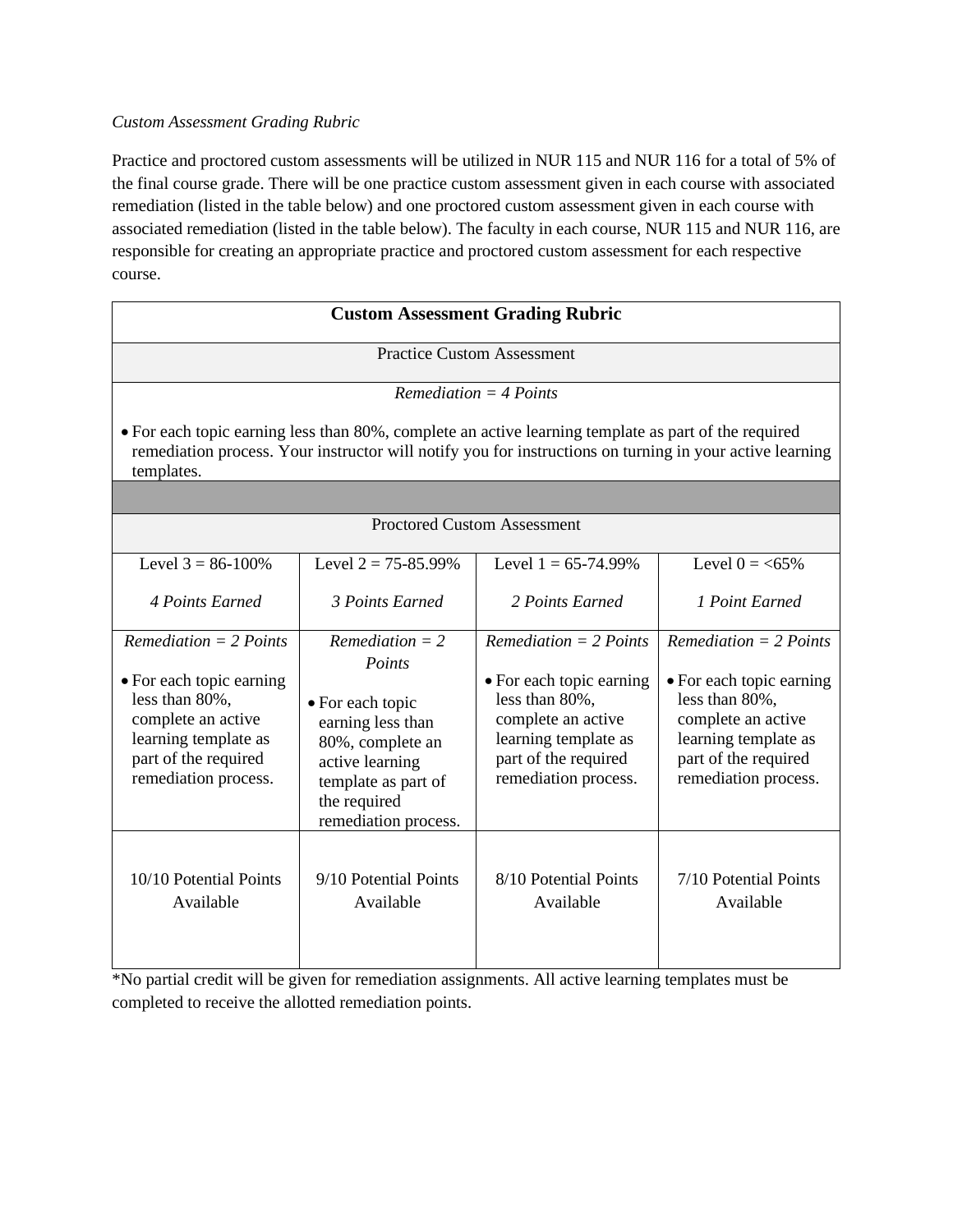#### *Content Mastery Assessment Grading Rubric*

Practice and proctored content mastery assessments will be utilized in NUR 125, NUR 126, NUR 135, and NUR 136 for a total of 5% of the final course grade. There will be a minimum of one practice content mastery assessment and a maximum of two practice content mastery assessments utilized per proctored assessment. The faculty in each course, NUR 125, NUR 126, NUR 135, and NUR 136, are responsible for providing and proctoring appropriate practice and proctored content mastery assessments for each course.

| <b>Content Mastery Assessment Grading Rubric</b>                                                                                                                                                                                                                                                  |                                                                                                                                                                                                              |                                                                                                                                                                                                                                   |                                                                                                                                                                                                              |
|---------------------------------------------------------------------------------------------------------------------------------------------------------------------------------------------------------------------------------------------------------------------------------------------------|--------------------------------------------------------------------------------------------------------------------------------------------------------------------------------------------------------------|-----------------------------------------------------------------------------------------------------------------------------------------------------------------------------------------------------------------------------------|--------------------------------------------------------------------------------------------------------------------------------------------------------------------------------------------------------------|
| <b>Practice Content Mastery Assessment(s)</b>                                                                                                                                                                                                                                                     |                                                                                                                                                                                                              |                                                                                                                                                                                                                                   |                                                                                                                                                                                                              |
|                                                                                                                                                                                                                                                                                                   |                                                                                                                                                                                                              | 4 Possible Remediation Points Available                                                                                                                                                                                           |                                                                                                                                                                                                              |
| • If 2 practice assessments are utilized, 2 points should be allotted to each practice assessment for a<br>total of 4 potential points earned. If only 1 practice assessment is utilized, all 4 points should be<br>allotted to the practice assessment for a total of 4 potential points earned. |                                                                                                                                                                                                              |                                                                                                                                                                                                                                   |                                                                                                                                                                                                              |
| <b>Practice Content Mastery Assessment A</b>                                                                                                                                                                                                                                                      |                                                                                                                                                                                                              | <b>Practice Content Mastery Assessment B (If</b>                                                                                                                                                                                  |                                                                                                                                                                                                              |
| Remediation:                                                                                                                                                                                                                                                                                      |                                                                                                                                                                                                              | Applicable)                                                                                                                                                                                                                       |                                                                                                                                                                                                              |
| • Minimum 1-hour time spent on Focused                                                                                                                                                                                                                                                            |                                                                                                                                                                                                              | Remediation:                                                                                                                                                                                                                      |                                                                                                                                                                                                              |
| Review for initial attempt<br>· For each topic missed, complete an active<br>learning template as part of the required<br>remediation process<br>• Take Post-Study Quiz (if applicable)                                                                                                           |                                                                                                                                                                                                              | • Minimum 1-hour time spent on Focused Review<br>for initial attempt<br>· For each topic missed, complete an active<br>learning template as part of the required<br>remediation process<br>• Take Post-Study Quiz (if applicable) |                                                                                                                                                                                                              |
|                                                                                                                                                                                                                                                                                                   |                                                                                                                                                                                                              |                                                                                                                                                                                                                                   |                                                                                                                                                                                                              |
| <b>Standardized Proctored Content Mastery Assessment</b>                                                                                                                                                                                                                                          |                                                                                                                                                                                                              |                                                                                                                                                                                                                                   |                                                                                                                                                                                                              |
| CMS Level: Level 3<br>4 Points Earned                                                                                                                                                                                                                                                             | CMS Level: Level 2<br>3 Points Earned                                                                                                                                                                        | CMS Level: Level 1<br>2 Points Earned                                                                                                                                                                                             | <b>CMS</b> Level: Below<br>Level 1                                                                                                                                                                           |
|                                                                                                                                                                                                                                                                                                   |                                                                                                                                                                                                              |                                                                                                                                                                                                                                   | 1 Point Earned                                                                                                                                                                                               |
| $Remediation = 2$ Points                                                                                                                                                                                                                                                                          | Remediation: 2 Points                                                                                                                                                                                        | Remediation: 2 Points                                                                                                                                                                                                             | Remediation: 2 Points                                                                                                                                                                                        |
| • Minimum 1-hour time<br>spent on Focused<br>Review for proctored<br>assessment<br>• For each topic<br>missed, complete an<br>active learning<br>template as part of the<br>required remediation<br>process                                                                                       | • Minimum 2-hours<br>time spent on Focused<br>Review for proctored<br>assessment<br>• For each topic<br>missed, complete an<br>active learning<br>template as part of the<br>required remediation<br>process | • Minimum 3-hours<br>time spent on Focused<br>Review for proctored<br>assessment<br>• For each topic<br>missed, complete an<br>active learning<br>template as part of the<br>required remediation<br>process                      | • Minimum 4-hours<br>time spent on Focused<br>Review for proctored<br>assessment<br>• For each topic<br>missed, complete an<br>active learning<br>template as part of the<br>required remediation<br>process |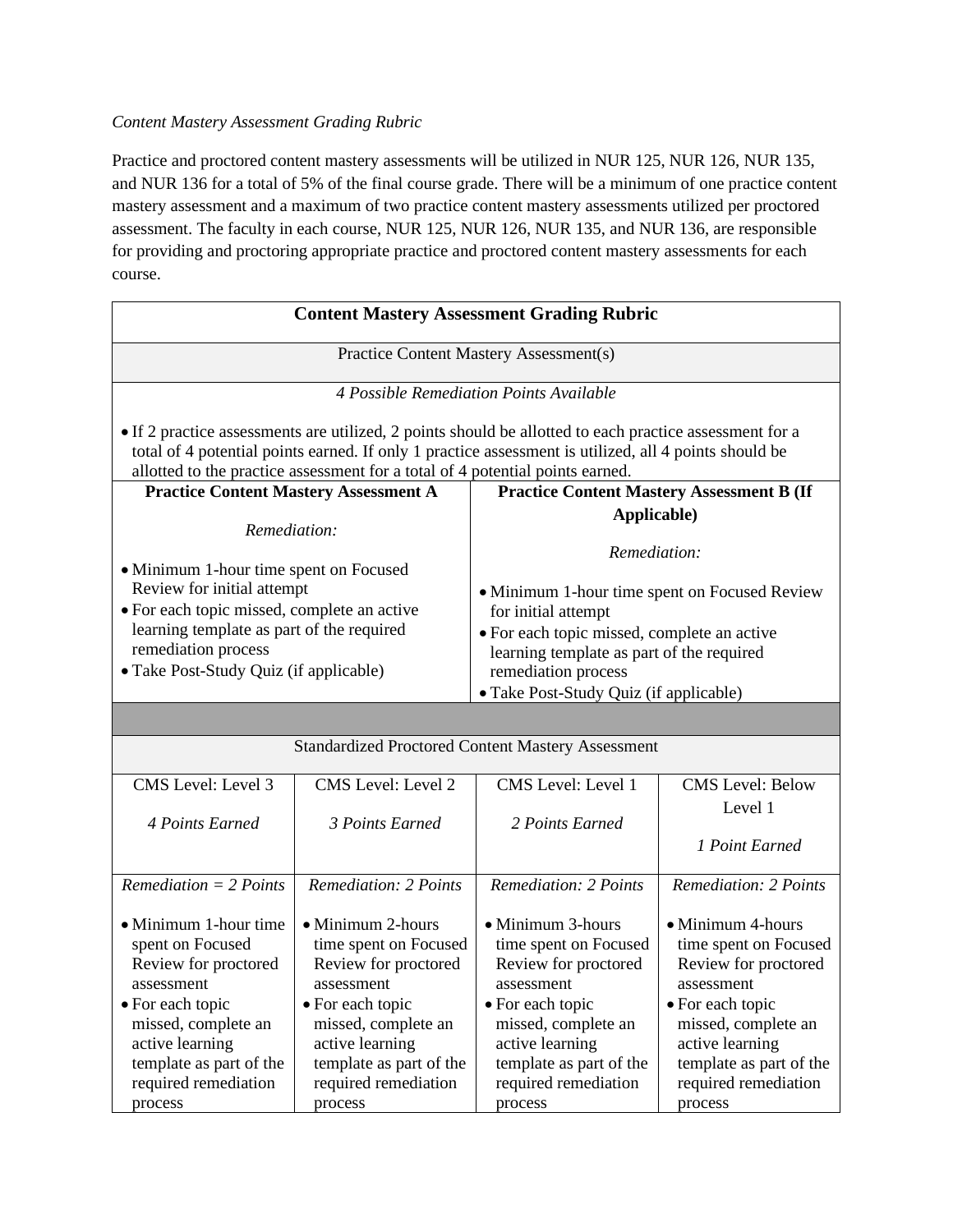| 10/10 Potential Points | 9/10 Potential Points | 8/10 Potential Points | 7/10 Potential Points |
|------------------------|-----------------------|-----------------------|-----------------------|
| Available              | Available             | Available             | Available             |
|                        |                       |                       |                       |

\*No partial credit will be given for remediation assignments. All hour requirements, active learning templates, and post-study quiz (if applicable) must be completed to earn allotted remediation points.

#### *Comprehensive Predictor Grading Rubric*

Practice and proctored comprehensive predictor assessments will be utilized in NUR 136 for a total of 10% of the final course grade. There will be two practice comprehensive predictors utilized and one proctored comprehensive predictor utilized in NUR 136. The faculty in NUR 136 are responsible for providing and proctoring appropriate practice and proctored comprehensive predictor assessments.

| <b>Comprehensive Predictor Grading Rubric</b>                                                                       |                                    |                                                                                                                     |                                    |
|---------------------------------------------------------------------------------------------------------------------|------------------------------------|---------------------------------------------------------------------------------------------------------------------|------------------------------------|
| Practice Comprehensive Predictor Assessments                                                                        |                                    |                                                                                                                     |                                    |
| 4 Possible Remediation Points Available                                                                             |                                    |                                                                                                                     |                                    |
| <b>Practice Comprehensive Predictor Assessment</b><br><b>Practice Comprehensive Predictor Assessment</b>            |                                    |                                                                                                                     |                                    |
| A                                                                                                                   |                                    |                                                                                                                     |                                    |
| Remediation:                                                                                                        |                                    | Remediation:                                                                                                        |                                    |
| • Minimum 1-hour time spent on Focused<br>Review for initial attempt<br>• For each topic missed, complete an active |                                    | • Minimum 1-hour time spent on Focused Review<br>for initial attempt<br>· For each topic missed, complete an active |                                    |
| learning template as part of the required<br>remediation process                                                    |                                    | learning template as part of the required<br>remediation process                                                    |                                    |
| • Take Post-Study Quiz (if applicable)                                                                              |                                    | • Take Post-Study Quiz (if applicable)                                                                              |                                    |
|                                                                                                                     |                                    |                                                                                                                     |                                    |
| Standardized Proctored Comprehensive Predictor Assessment                                                           |                                    |                                                                                                                     |                                    |
| 95% or Above Passing                                                                                                | 90% or Above Passing               | 85% or Above Passing                                                                                                | $<$ 85% Passing                    |
| Predictability                                                                                                      | Predictability                     | Predictability                                                                                                      | Predictability                     |
| 4 Points Earned                                                                                                     | 3 Points Earned                    | 2 Points Earned                                                                                                     | 1 Point Earned                     |
| $Remediation = 2$ Points                                                                                            | <b>Remediation: 2 Points</b>       | <b>Remediation: 2 Points</b>                                                                                        | <b>Remediation: 2 Points</b>       |
| • Minimum 1-hour time<br>spent on Focused                                                                           | • Minimum 2-hours<br>time spent on | • Minimum 3-hours<br>time spent on                                                                                  | • Minimum 4-hours<br>time spent on |